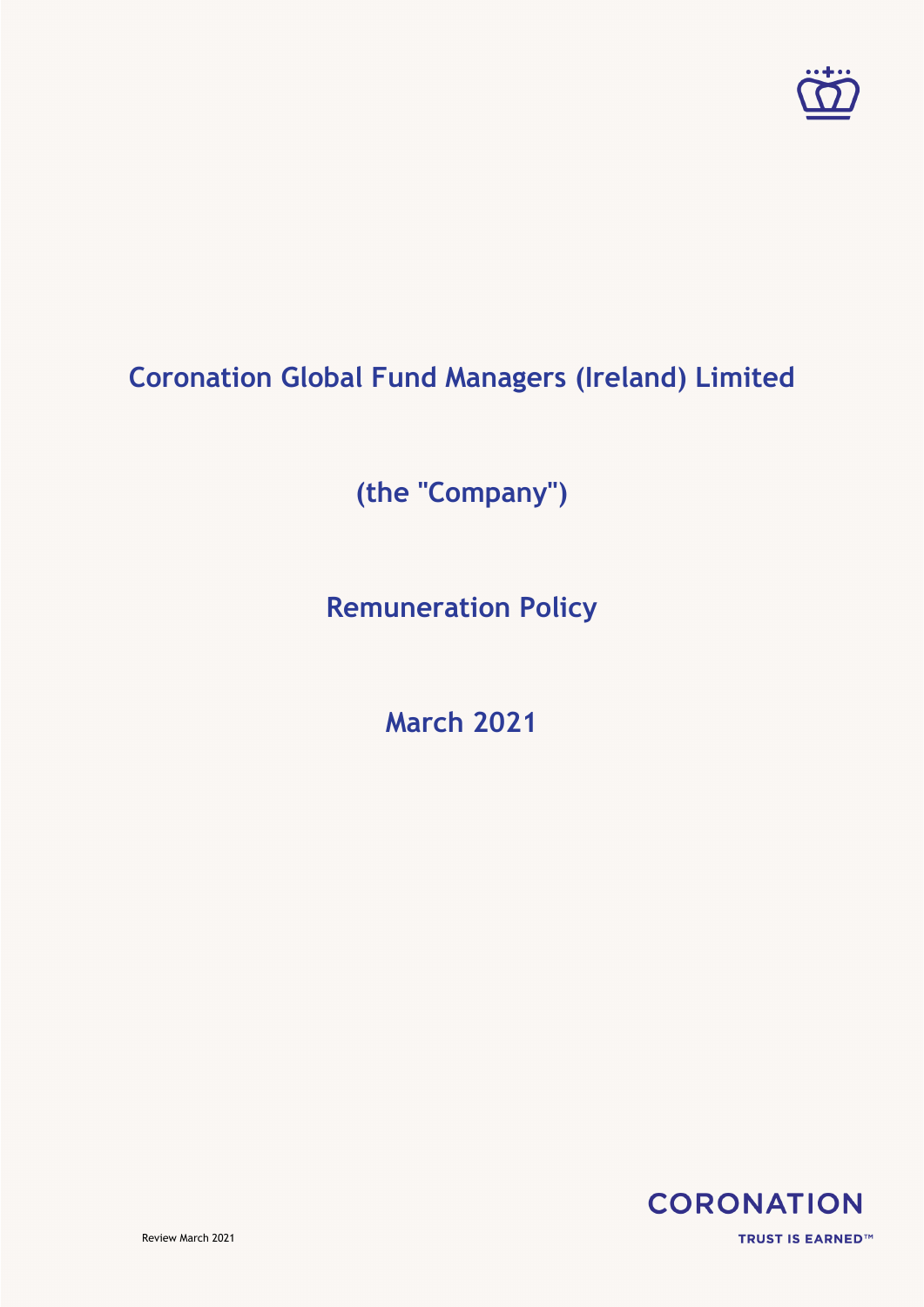## 1. INTRODUCTION

Coronation Global Fund Managers (Ireland) Limited ('the Company') is authorised by the Central Bank of Ireland (the "**Central Bank**") as a UCITS management company pursuant to the European Communities (Undertakings for Collective Investment in Transferable Securities) Regulations, 2011 (S.I. No. 352 of 2011), as amended, consolidated or substituted from time to time (the "**UCITS Regulations**"), and an Alternative Investment Fund Manager (**"AIFM"**) pursuant to the European Union (Alternative Investment Fund Managers) Regulations, 2013 (S.I. No. 257 of 2013),as amended, consolidated or substituted from time to time (the "**AIFMD Regulations**").

The Company has prepared this remuneration policy (the "**Remuneration Policy**") to outline how it adheres to the remuneration requirements set out in the UCITS and AIFM Regulations, Directives, the European Securities and Markets Authority ('ESMA') Guidelines on Sound Remuneration Policies and related guidance. In addition to ensuring that this Remuneration Policy aligns the risk taking behaviour of staff with the Company's risk appetite, the remuneration policy is designed to ensure that the Company is able to attract, retain and motivate highly qualified staff in order to produce long term value creation for shareholders.

In preparing this Remuneration Policy, the Company has taken into account the size, internal organisation and the nature, scope and complexity of its business and the funds it manages which fall within scope (the "**Funds**"), as well as alignment to the principles of the Coronation Group remuneration policy. In determining the range of activities to be undertaken by the Company due consideration has also been given to the number of Funds, the type of investments, the investment strategies, the investment location, the distribution model and the investor base of the Funds to which it is appointed as an UCITS management company and AIFM. Due consideration has also been given to the resources available to the Company and the resources and expertise of the various third parties engaged to support the Company and carry out certain functions on its behalf.

The Company endorses responsible investing including the incorporation of ESG principles. As the investment management function is outsourced, this has limited application to staff directly employed by the Company. However, the Company is aware that the incorporation of ESG principles forms an important part of the investment analysis, due diligence and risk management processes of the Investment Managers, which in turn has an impact on the remuneration practices of the Investment Manager. The Remuneration Policy is both consistent with and promotes the principals of sound Risk Management and does not encourage risk taking which is inconsistent with the Company or funds managed by the Company by:

- Taking into account the Company's business model, which by its nature does not promote excessive risk taking and takes account of the longer term
- Defines the total amount of remuneration on a combination of the performance of an individual and the relevant business unit and overall Group results
- When assessing an individual's performance both financial and non-financial goals are taken into account
- Definition of performance goals and objectives for staff engaged in control based functions in accordance with the objectives linked to their functions and independent of the performance of the business areas they control
- Seeking to increase the staff equity ownership in the business
- Deferral of a substantial portion of the variable remuneration component
- Ensuring that the fixed salary element is reflective of the current market rate.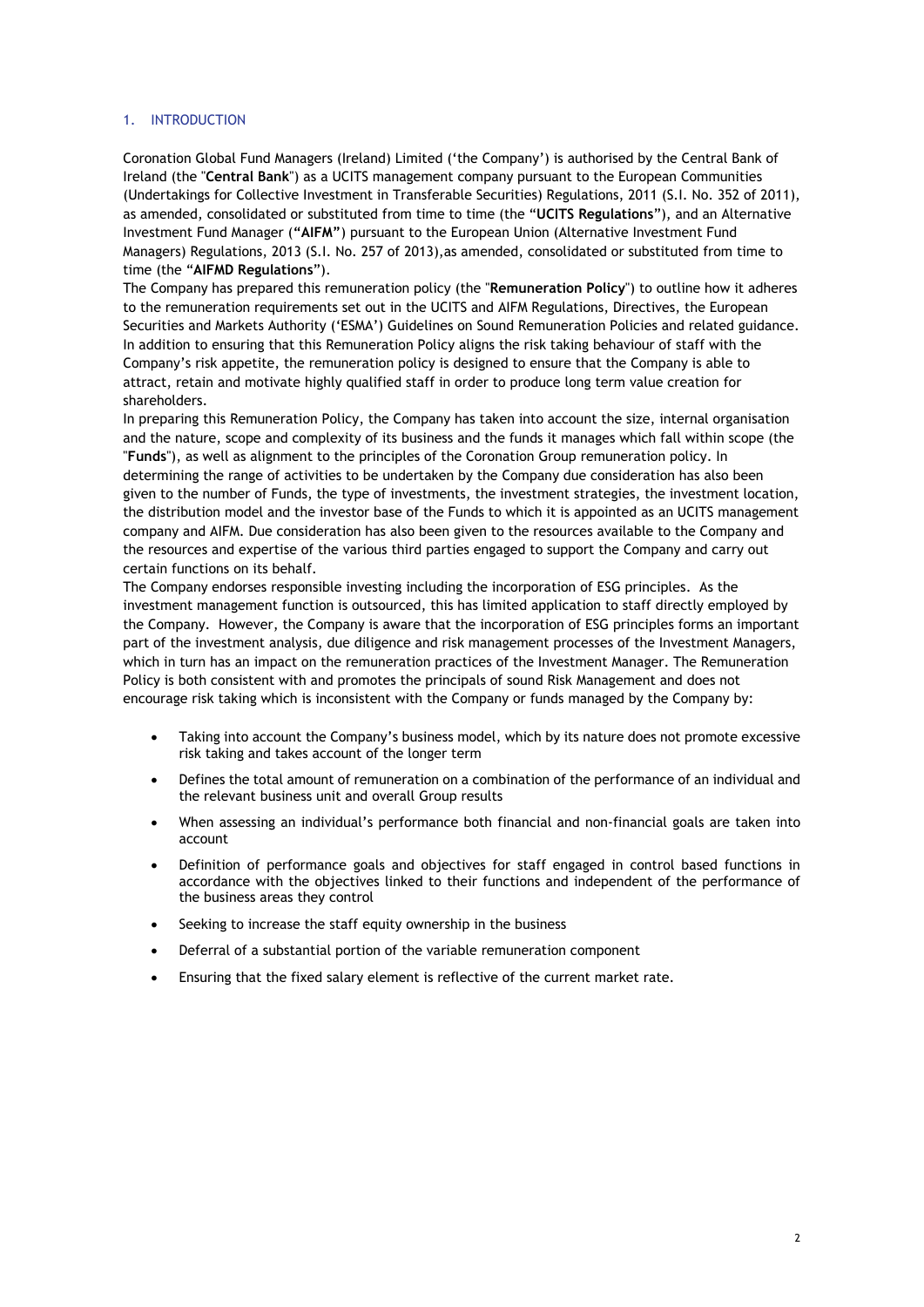### 2. APPLICATION OF THE ESMA GUIDELINES

The guidelines on sound remuneration policies under Directive 2014/91/EU (the "**UCITS V Directive**") and Directive 2011/61/EU ("**AIFMD**") as issued by the European Securities and Markets Authority ("**ESMA**") (the "**Guidelines**") address how the application of the principles set out in paragraph 5.3 of this Remuneration Policy should be applied to "Identified Staff" (as defined in paragraph 4) and by exclusion, the impact on those staff not deemed to be "Identified Staff" (herein referred to as "Non-Identified Staff"), and also addresses the impact of the remuneration rules in instances where investment management functions are delegated to third party investment managers. ESMA's guidelines on sound remuneration policies under AIFMD (ESMA/2013/232) are in force and applied by the Company as at the date hereof.

## 3. SCOPE OF REMUNERATION

Remuneration consists of all forms of payments or benefits made directly by, or indirectly, but on behalf of the Company, in exchange for professional services rendered by staff. This shall include where applicable:

- (i) all forms of payments or benefits paid by the Company;
- (ii) any amount paid by the Funds, including carried interest; and/or
- (iii) any transfer of units or shares of any Funds;

in exchange for professional services rendered by the Identified Staff (as defined in section 4 below).

For the purpose of item (ii) above, this is included for completeness, but for the avoidance of doubt no payments are made by the Funds to the Company for the purposes of staff remuneration. Fixed remuneration means payments or benefits without consideration of any performance criteria. Variable remuneration means additional payments or benefits depending on performance or, in certain cases, other contractual criteria.

## 4. STAFF COVERED BY THIS POLICY

The provisions of this Remuneration Policy apply to "**Identified Staff**" and "**Non-Identified Staff**" (each defined below) of the Company. The Company notes that pursuant to the UCITS and AIFMD remuneration framework it is possible to exclude the application of certain provisions of this Remuneration Policy to Non-Identified Staff. Without prejudice to any decision of the Board to avail of those exclusions in the future, the Company's current intention is to apply this Remuneration Policy to both Identified and Non-Identified Staff.

Identified Staff are staff members who have a material impact on the Company's risk profile, defined as follows:

*"categories of staff, including senior management, risk takers, Control Functions as defined below and any employee receiving total remuneration that takes them into the remuneration bracket of senior management and risk takers, whose professional activities have a material impact on the management company's risk profile … and categories of staff of the entity(ies) to which portfolio management or risk management activities have been delegated by the management company, whose professional activities have a material impact on the risk profiles of the Fund under management"*

For the above purposes, "**Control Functions**" means:

"staff (other than senior management) responsible for risk management, compliance, internal *audit and similar functions within the management company (e.g. the CFO to the extent that he/she is responsible for the preparation of the financial statements)."*

For the above purposes, "**remuneration bracket**" means:

*"the range of the total remuneration of each of the staff members in the senior manager and risk taker categories – from the highest paid to the lowest paid in these categories."*

Specifically, for the Company, Identified Staff members may fall into any of the following categories:

• directors of the Company;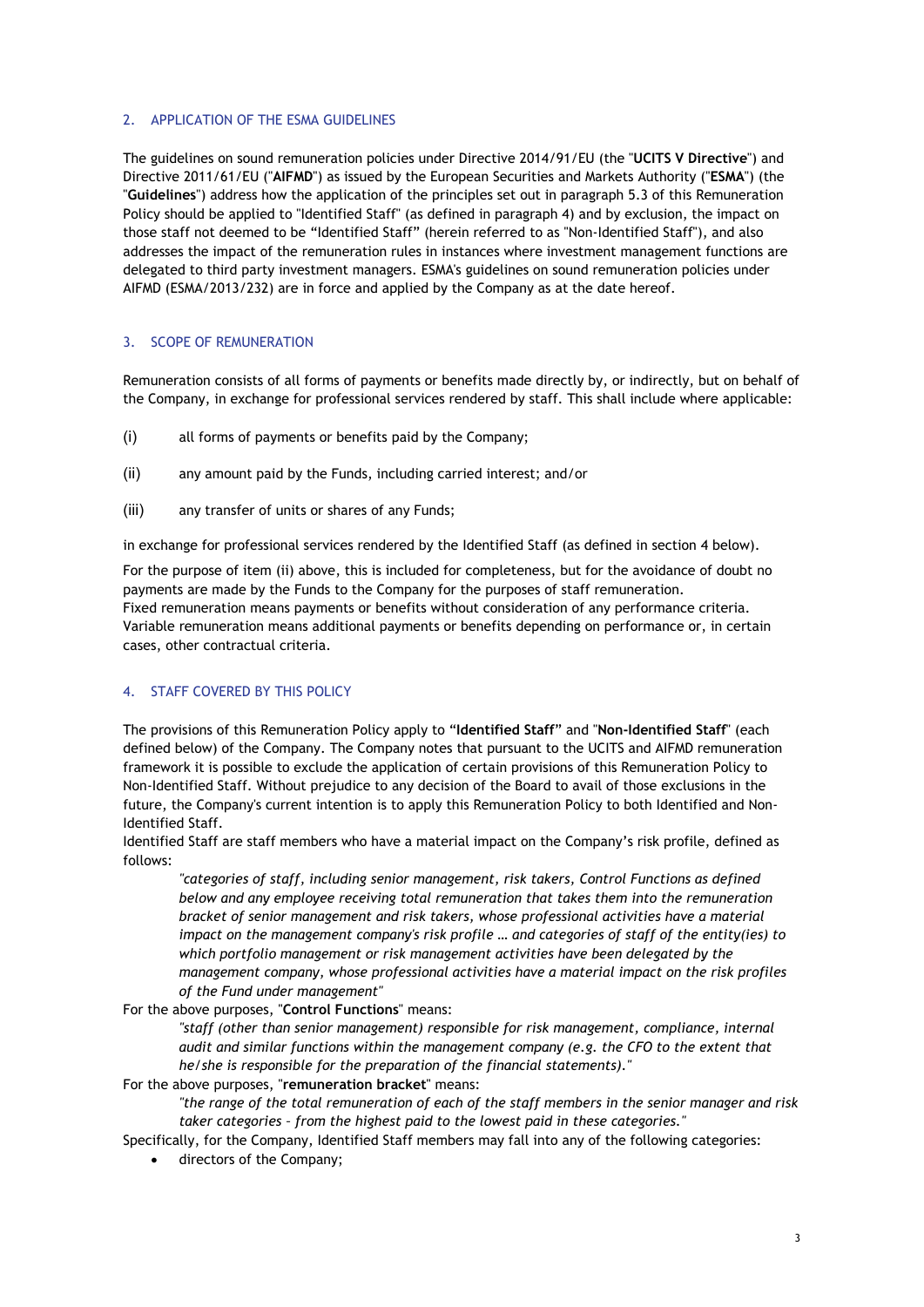- individuals who report directly to the board of directors (the "**Board**") or who head significant business lines;
- staff responsible for Control Functions;
- other risk takers being staff members who acting individually or as part of a group can materially influence the Company's risk profile;
- staff whose remuneration takes them into the same remuneration bracket as senior managers and risk takers but who don't fall into one of the categories above must be assessed to determine whether they have a material impact on the risk profile of the Company.

For the purposes of this Remuneration Policy, "**Non-Identified Staff**" means staff members who are not considered to be Identified Staff.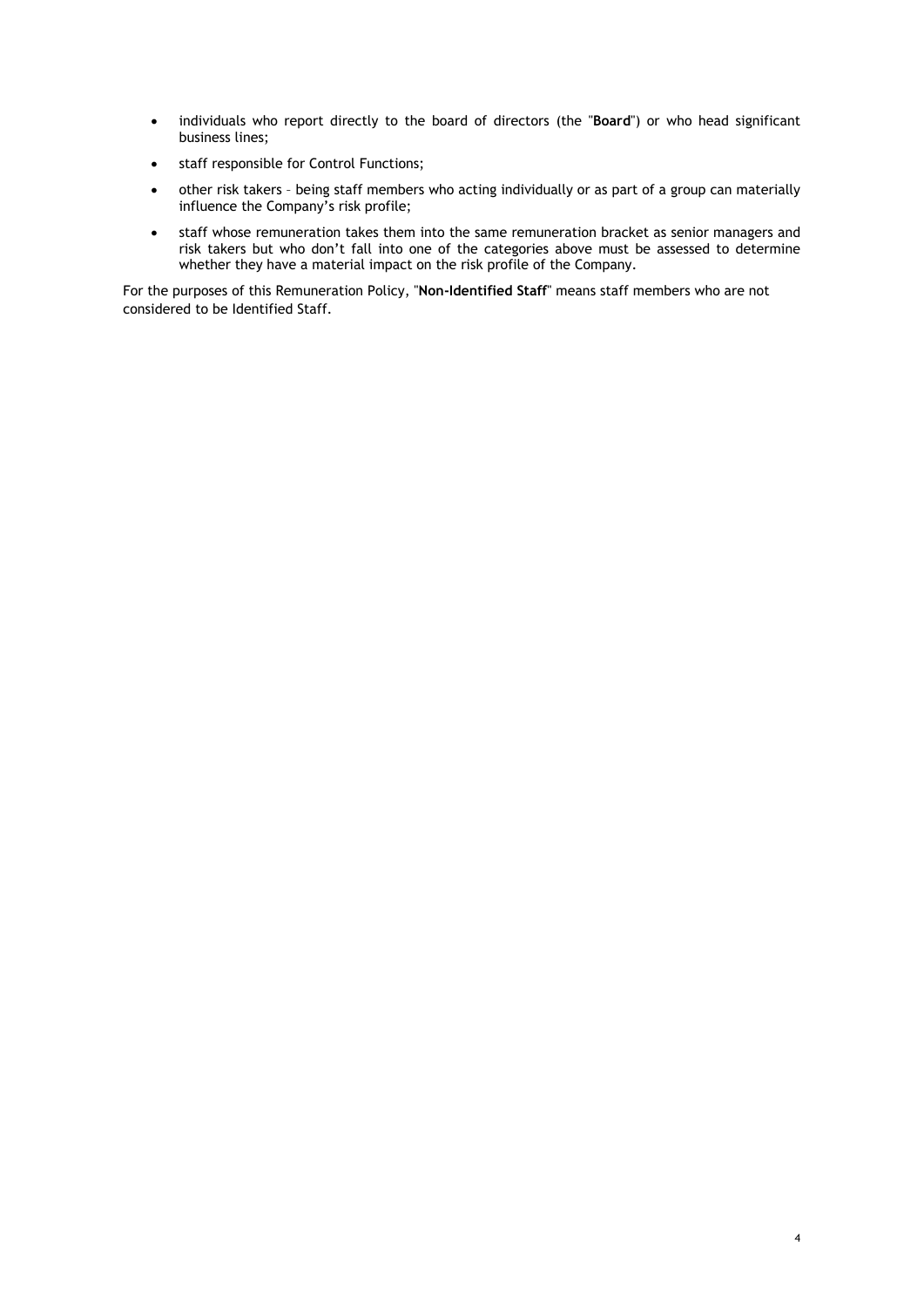#### 5. REMUNERATION PROCESS AND PRINCIPLES

### 5.1. Variable Remuneration

Variable remuneration is an important tool to incentivise staff. It also gives the Company flexibility such that, in years where the Company performs poorly, variable remuneration may be reduced or even eliminated.

In deciding the mix between fixed and variable remuneration of Identified Staff, the Company is mindful of the need to ensure that the basic pay of staff is adequate to remunerate the professional services rendered taking into account, inter alia, the level of education, the degree of seniority, the level and expertise and skills required. Because the Company is an investment business its revenues may be more volatile than non-investment businesses. Variable remuneration allows the Company to reduce the risk that its capital base is eroded due to the need to pay fixed remuneration costs should trading revenues decline. For these reasons, the Company's ratio of variable pay to fixed pay may be higher than other businesses with more steady income streams.

Further, in considering the application of this Remuneration Policy and the payment of variable remuneration, the Company notes it has a relatively simple employment and remuneration structure.

### 5.2. Remuneration Process

Following the finalisation of the annual financial statements and during the first quarter of each financial year, the Company, through its Designated Person on behalf of the Board, will decide what, if any, variable compensation to award staff.

The factors that are taken into account in deciding the quantum of the variable remuneration are as follows:

- for revenue producing roles, the risk and resource adjusted profit or loss in comparison to the expected profit or loss in addition to the achievement of any specific objectives;
- for non-revenue producing roles, achievement against objectives and whether the individual exceeded what was expected of them during the year;
- for all roles:
	- o the profit that the Company made during the previous year;
	- $\circ$  the resources that were consumed (for example IT, capital, legal and compliance resources);
	- $\circ$  compliance by the individual with all relevant compliance and risk requirements and other firm policies and procedures;
	- $\circ$  the achievement of objectives which are set during the annual review process and updated during the year;
	- o whether the individual helped to develop new businesses, improved processes, worked in a collegial way and assisted in the training, education and mentoring of other employees;
	- o other factors as may be determined from time to time by the Board.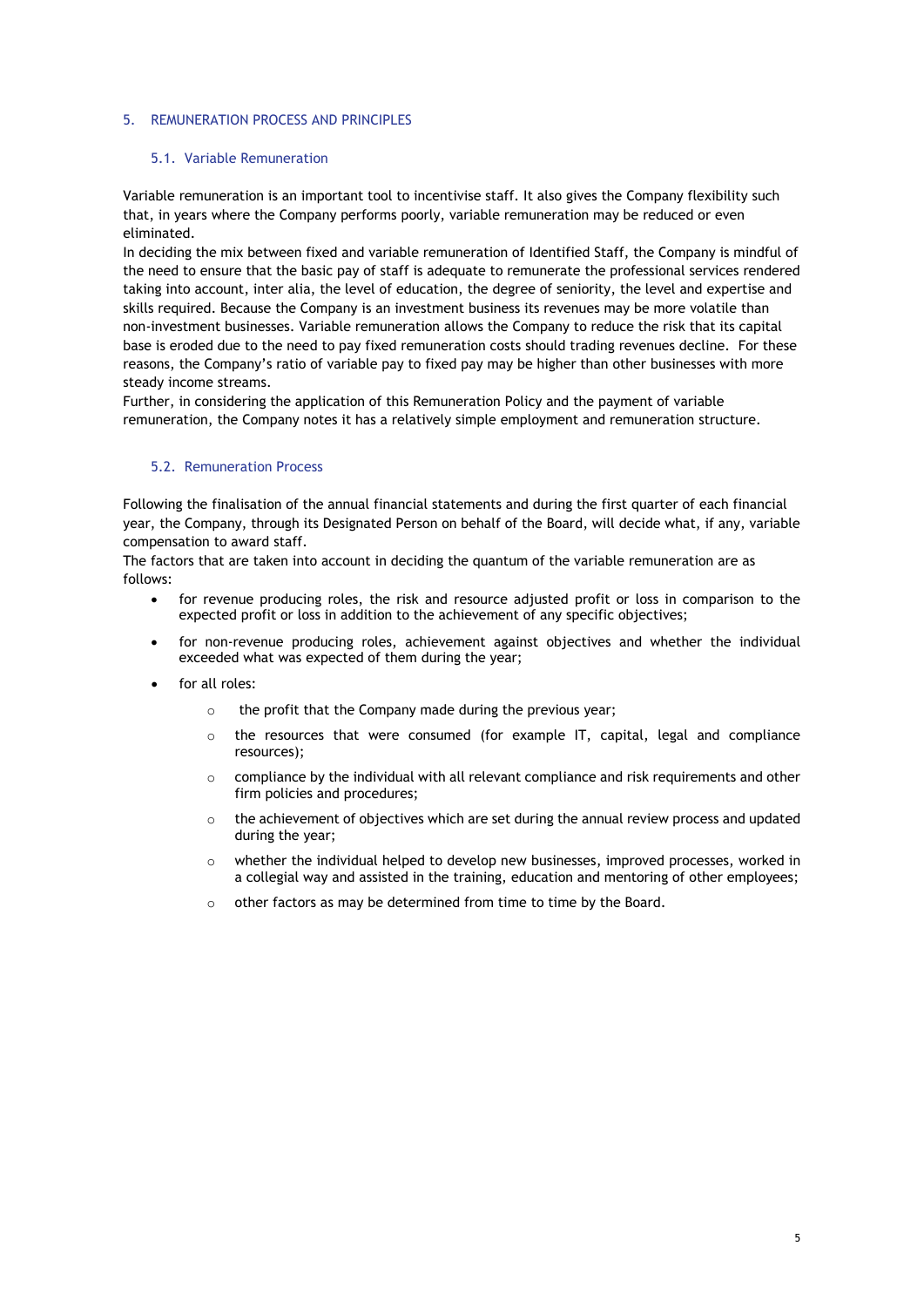#### 5.3. Remuneration Principles

It is primarily the responsibility of the Company to assess its own characteristics and to develop and implement remuneration policies and practices which appropriately align the risks faced and provide adequate and effective incentives to its Identified Staff.

When establishing and applying these remuneration policies and practises, the Company shall comply with the following general principles (unless otherwise stated) in a way and to the extent that is appropriate taking into account its size, internal organisation and the nature, scope and complexity of its activities:

- (a) Identified Staff engaged in Control Functions are compensated in accordance with the achievement of the objectives linked to their functions, independently of the performance of the business areas that they control in order to avoid any conflict of interest;
- (b) where remuneration is performance related, the total amount of remuneration is based on a combination of the assessment as to the performance of the individual and of the business unit or Fund concerned and as to their risks and of the overall results of the Company, and when assessing individual performance, taking into account financial and non-financial criteria;
- (c) the assessment of performance is set in a multi-year framework appropriate to the holding period recommended to the investors of the Funds managed by the Company in order to ensure that the assessment process is based on the longer term performance of the Fund and its investment risks and that the actual payment of performance-based components of remuneration is spread over the same period;
- (d) guaranteed variable remuneration is exceptional and occurs only in the context of hiring new staff and is limited to the first year of engagement;
- (e) fixed and variable components of total remuneration are appropriately balanced and the fixed component represents a sufficiently high proportion of the total remuneration to allow the operation of a fully flexible policy, on variable remuneration components, including the possibility to pay no variable remuneration component;
- (f) payments relating to the early termination of a contract reflect performance achieved over time and are designed in a way that does not reward failure;
- (g) the measurement of performance used to calculate variable remuneration components or pools of variable remuneration components includes a comprehensive adjustment mechanism to integrate all relevant types of current and future risk;
- (h) subject to the legal structures of the Funds and their rules or instruments of incorporation, a substantial portion, and in any event at least 50% of any variable remuneration component consists of units or shares of the Funds concerned, or equivalent ownership interests, or share-linked instruments or equivalent non-cash instruments with equally effective incentives as any of the instruments referred to in this point (h), unless the management of the Funds accounts for less than 50% of the total portfolio managed by the Company, in which case the minimum of 50% does not apply;
- (i) a substantial portion, and in any event at least 40%, of the variable remuneration component, is deferred over a period which is appropriate in view of the holding period recommended to the investors of the Funds concerned and is correctly aligned with the nature of the risks of the Funds in question. The period referred to in this point shall be at least three years; remuneration payable under deferral arrangements vests no faster than on a pro-rata basis; in the case of a variable remuneration component of a particularly high amount, at least 60 % of the amount shall be deferred;
- (j) the variable remuneration, including the deferred portion, is paid or vests only if it is sustainable according to the financial situation of the Company as a whole, and justified according to the performance of the business unit, the Funds and the individual concerned. The total variable remuneration shall generally be considerably contracted where subdued or negative financial performance of the Company or of the Funds occurs, taking into account both current compensation and reductions in payouts of amounts previously earned, including through malus or clawback arrangements;
- (k) any pension policy (if such policy is put in place in the future) is in line with the business strategy, objectives, values and long-term interests of the Company and the Funds. If the employee leaves the Company before retirement, discretionary pension benefits, if any, shall be held by the Company for a period of five years in the form of instruments defined in point (h). In the case of an employee reaching retirement, discretionary pension benefits shall be paid to the employee in the form of instruments defined in point (h) above, subject to a five-year retention period;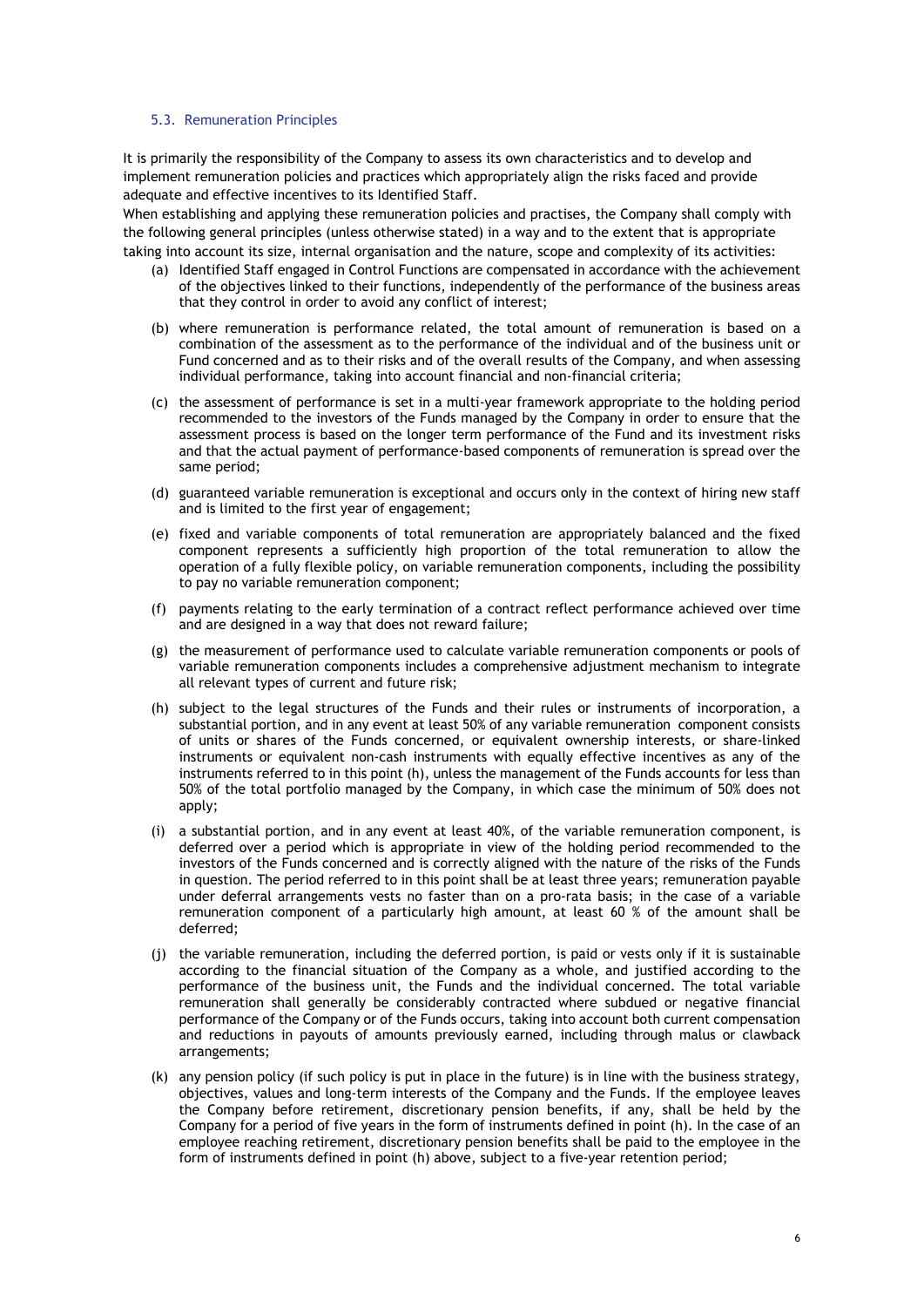- (l) Identified Staff are required to undertake not to use personal hedging strategies or remuneration and liability-related insurance to undermine the risk alignment effects embedded in their remuneration arrangements; and
- (m) variable remuneration may not be paid through vehicles or methods that facilitate the avoidance of the requirements of the Regulations.
- (n) Malus and Clawback

In accordance with the principles adopted by the Coronation Group Malus and clawback is applied to cash and deferred remuneration payments subject to specific trigger events. Malus is defined as pre-vesting forfeiture of remuneration awards and Clawback as post-vesting forfeiture of such awards subject to specific trigger events.

### 5.4. Application Of Proportionality Principles

The Company has considered the proportionality principles currently in force as set out in applicable laws, regulations, the Central Bank of Ireland's Q&A documents, the ESMA Guidelines, the ESMA Q&A documents, the ESMA Letter (of 31 March 2016 to the European Commission, Council and Parliament "Proportionality principle and remuneration rules in the financial sector") and also taken into account the principles set out in the Coronation Group remuneration policy and the contractual arrangements it has entered into. With respect to Identified Staff and Non-Identified Staff of the Company, it has determined that owing to the size, internal organisation and the nature, scope and complexity of its own activities, the principles outlined in paragraphs (h), (i) and (j) in section 5.3 above, will not be applied as it would be disproportionate to do so.

The UCITS Regulations and AIFMD Regulations provide that the Company should apply remuneration policies and practices in accordance with the ESMA Guidelines, in a proportionate manner to any third party delegates, which take investment decisions that affect the risk profile of the Company into account. With regard to the activities of third party delegates (which take investment decisions that affect the risk profile of the Company) falling within the scope of this Remuneration Policy (e.g. delegate investment managers) the Company has further determined that these delegates currently fall into the following categories:

they have been identified on an on-going basis as subject to equally as effective regulatory requirements on remuneration. where the following conditions are met: (i) the entity with whom the delegation agreement is concluded is subject to the remuneration rules under either Directive 2013/36/EU (CRD IV) or Directive 2011/61/EU (AIFMD)) This category currently includes Coronation International Limited and

Taking into account the size, internal organisation and the nature, scope and complexity of the activities of these third party delegates as well as contractual obligations imposed on them, the principles outlined in paragraphs (h), (i) and (j) in section 5.3 above, will not be applied to relevant staff of the delegates as it would be disproportionate to do so.

## 6. REMUNERATION COMMITTEE

There is a requirement for a management company to establish a remuneration committee for managers *"that are significant in terms of their size… their internal organisation and the nature, the scope and the complexity of their activities.*"

Having assessed the requirements outlined above, the Company has determined that it is not "significant" with respect to its internal organisation and therefore shall not establish a remuneration committee. The Company shall instead consult as required with the Coronation Group Remuneration Committee in the implementation of remuneration policies and practises.

## 7. NON EXECUTIVE DIRECTORS

Non-executive Directors of the Company receive a fixed fee for their services (with appropriate adjustments for any properly vouched expenses).